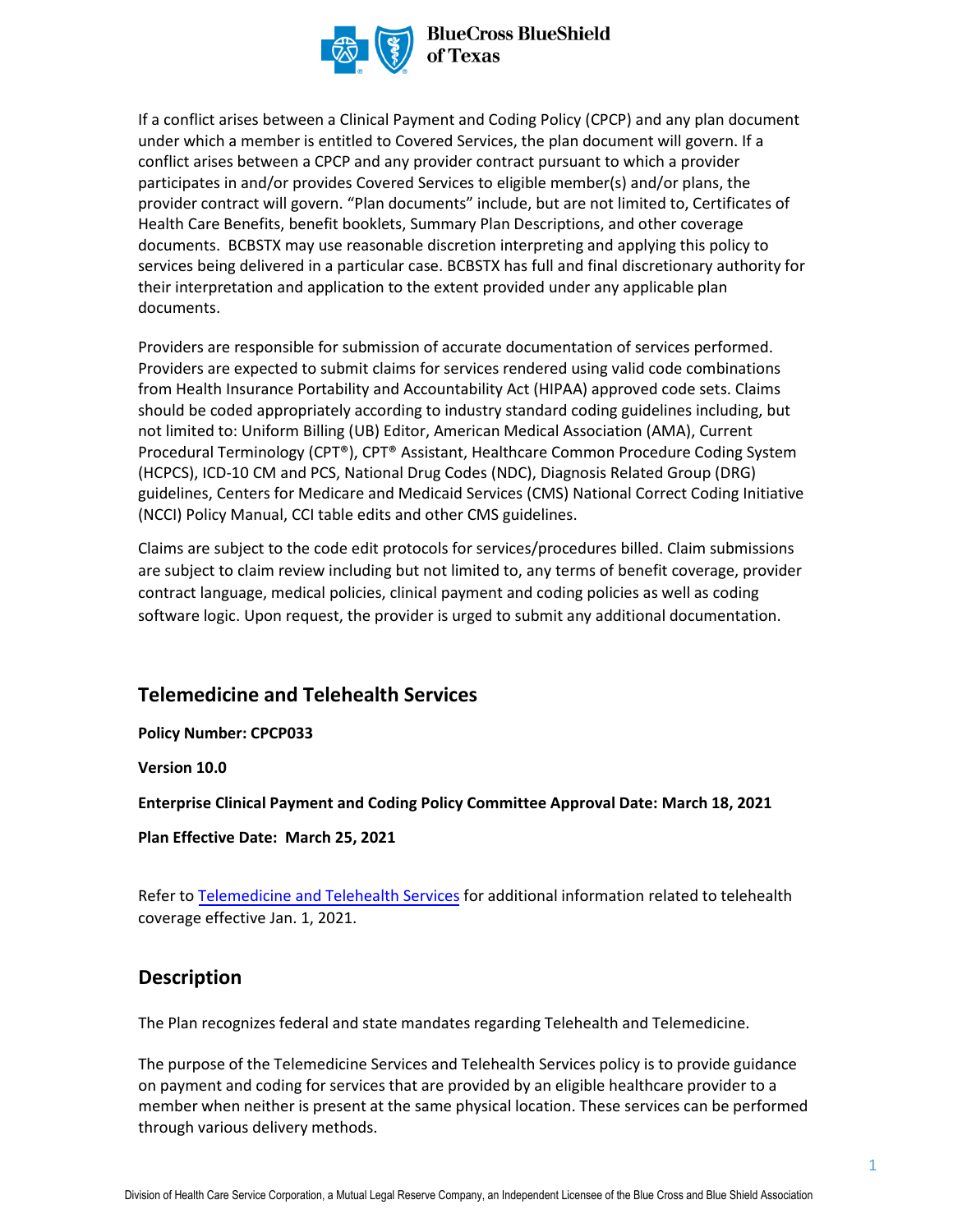

**BlueCross BlueShield** of Texas

#### **Term Descriptions:**

**Health professional** - A physician or an individual who is licensed or certified in the Plan's state to perform a health care service; and is authorized to assist a provider in performing a telemedicine service that is delegated and supervised by the physician or a licensed or certified health professional acting within the scope of the license or certification who does not perform the telemedicine service. Note, eligible providers performing telemedicine services must possess the necessary license to treat members of the Plan's state. Licensed providers must meet the health plans definition of eligible provider.

**Physician** - A person who is licensed to practice medicine in the Plan's state. Note, eligible providers performing telemedicine services must possess the necessary license to treat members of the Plan's state. Licensed providers must meet the health plans definition of eligible provider.

**Telehealth service** - The use of electronic information and telecommunications technologies to support long distance clinical health care, patient and professional health-related education, public health, and health administration. Typically, telehealth describes provider to provider interaction, or indirect provider to patient interaction.

**Telemedicine service -** The use of a telecommunication system to provide services for the purpose of evaluation and treatment when the patient is at one location and the rendering provider is at another location.

#### **Delivery Methods:**

Interactive electronic telecommunications equipment includes, audio and video equipment permitting two-way, or live video interactive communication between the member and physician or practitioner. Qualified physicians or healthcare professionals should utilize the appropriate communication service described below depending on the type of service needed.

**Synchronous:** 2-way, live interactive audio and video communications and digital video consultations.

- **Asynchronous telecommunication** Via image and video not provided in real-time (a service is recorded as video or captured as an image; the provider evaluates it later) in connection with a synchronous audio interaction between the practitioner and the patient in another location.
	- o **Store and forward** Technology that stores and transmits or grants access to a member's clinical information for review by a health professional at a different physical location than the person in connection with a synchronous audio interaction between the practitioner and the patient in another location.
- Other methods allowed by state and federal laws, which can allow members to connect with physicians while reducing the risk of contagion.

Providers can find the latest guidance on acceptable Health Insurance Portability and Accountability Act (HIPAA) compliant remote technologies issued by the U.S. Department of Health and Human Services' Office for Civil Rights in Action.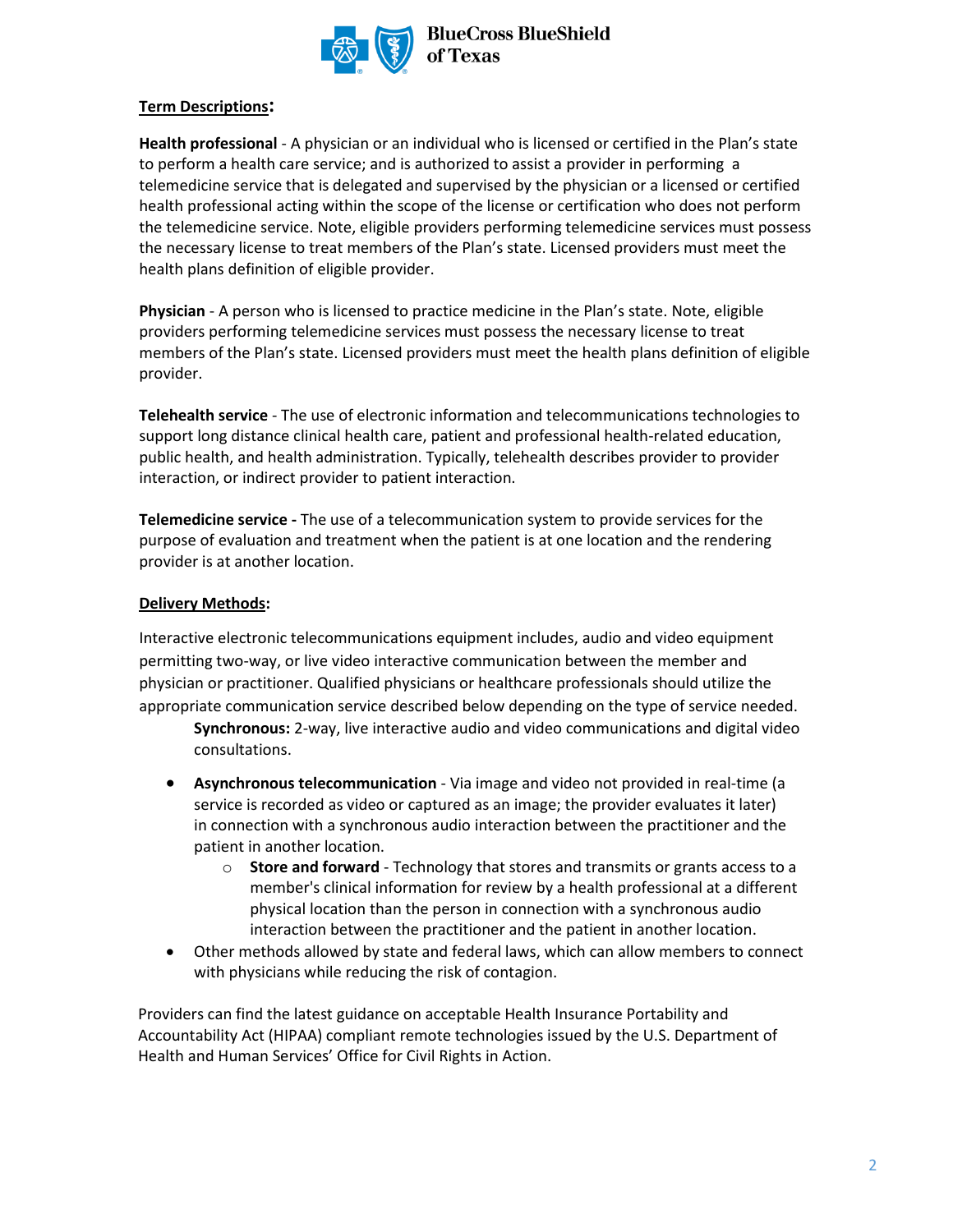

## **Reimbursement Information:**

The following requirements must be met for eligible reimbursement unless otherwise agreed upon:

- The provider must maintain complete and accurate medical records including but not limited to start and end times of the telemedicine service or telehealth service; Method of communication must be documented.
- Ensure HIPAA compliant, Federal and State privacy laws are implemented for member communications, recordings and member's records.
- Qualified providers providing telemedicine services must possess the necessary license to treat members of the Plan's state.

Note: Our self-funded employer group customers make decisions for their employee benefit plans. Check eligibility and benefits for any variations in member benefit plans.

# **Billing/Coding:**

Modifiers **G0**, **GT**, **GQ** and **95** are used to describe the technology used during the telemedicine service and telehealth service. The appropriate modifiers must be appended to the HCPCS or CPT code when the telehealth or telemedicine claims are submitted.

Additionally, telehealth or telemedicine professional claims submitted on a CMS 1500 form must be submitted with Place of Service (POS) Code '**02**'. POS 02 does **not** apply to originating site facilities when billing a facility fee.

Note: If a claim is submitted using a telemedicine procedure code, the modifier is not necessary. Only codes that are not traditional telemedicine procedure codes require the modifier.

**Place of Service (POS) Code 02**- **(Telehealth)** Location where health services and health related services are provided or received through a telecommunication system.

**Modifier G0:** Telehealth services for diagnosis, evaluation, or treatment of symptoms of an acute stroke.

**Modifier GT:** Via interactive audio and video telecommunications system.

**Modifier GQ:** Via asynchronous telecommunications system.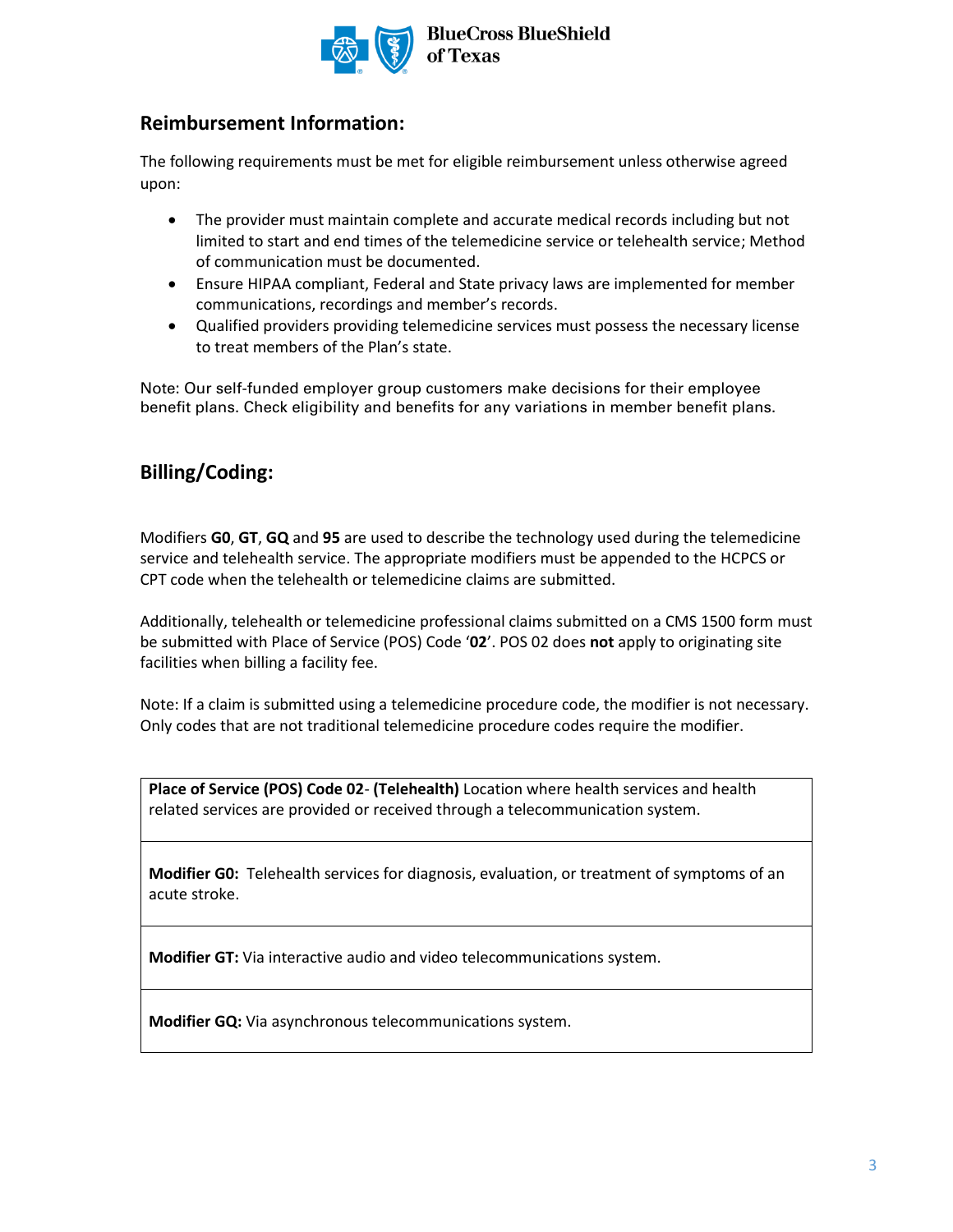

**Modifier 95:** Synchronous telemedicine services rendered via real-time interactive audio and video telecommunications system. Modifier 95 is applicable to certain codes that can be found in AMA, CPT documents. Check current CPT documents for the appendix on **CPT Codes That May Be Used for Synchronous Telemedicine Services**. These procedures codes are billed when electronic communication using interactive telecommunications equipment include, at a minimum, audio and video. In addition, codes that are appropriate for use with modifier 95 are indicated with a star  $(\star)$  throughout the AMA, CPT codebook.

Effective January 1, 2021, see Texas Telemedicine Code List $\mathbb{E}$  for codes for telemedicine that are eligible for reimbursement. Unless otherwise noted, codes will be eligible for reimbursement until December 31, 2021 due to the national public health emergency.

Any information regarding the codes covered effective January 1, 2021 supersedes prior schedules, manuals, or other information provided by the plan regarding reimbursement of telehealth or telemedicine codes. Codes referenced in this policy do not guarantee reimbursement for claims. Providers must follow all Plan rules regarding reimbursement.

The plan reserves the right to request supporting documentation. Claim(s) that do not adhere to coding and billing guidelines may be denied. Claims may be reviewed on a case by case basis.

For additional information on telemedicine services or telehealth services or procedures, please check the Plan's website or contact your [Network Management Office](https://www.bcbstx.com/provider/contact_us.html).

## **References:**

CPT copyright 2020 American Medical Association (AMA). All rights reserved. CPT is a registered trademark of the AMA.

Centers for Medicare and Medicaid Services (CMS) permanent telemedicine codes and/or the American Medical Association (AMA) telemedicine codes may be eligible for coverage.

www.cms.gov

©2020 Optum360, LLC. HCPCS Level II

Texas Insurance Code, Title 8, Subtitle F, Chapter 1455 Telemedicine and Telehealth

Texas Occupations Code, Title 3, Subtitle A, Chapter 111 Telemedicine and Telehealth

Senate Bill 1107

Texas Administrative Code, Title 22, Part 9, Chapter 172, Subchapter C

Texas Administrative Code, Title 22, Part 9, Chapter 174, Subchapter A